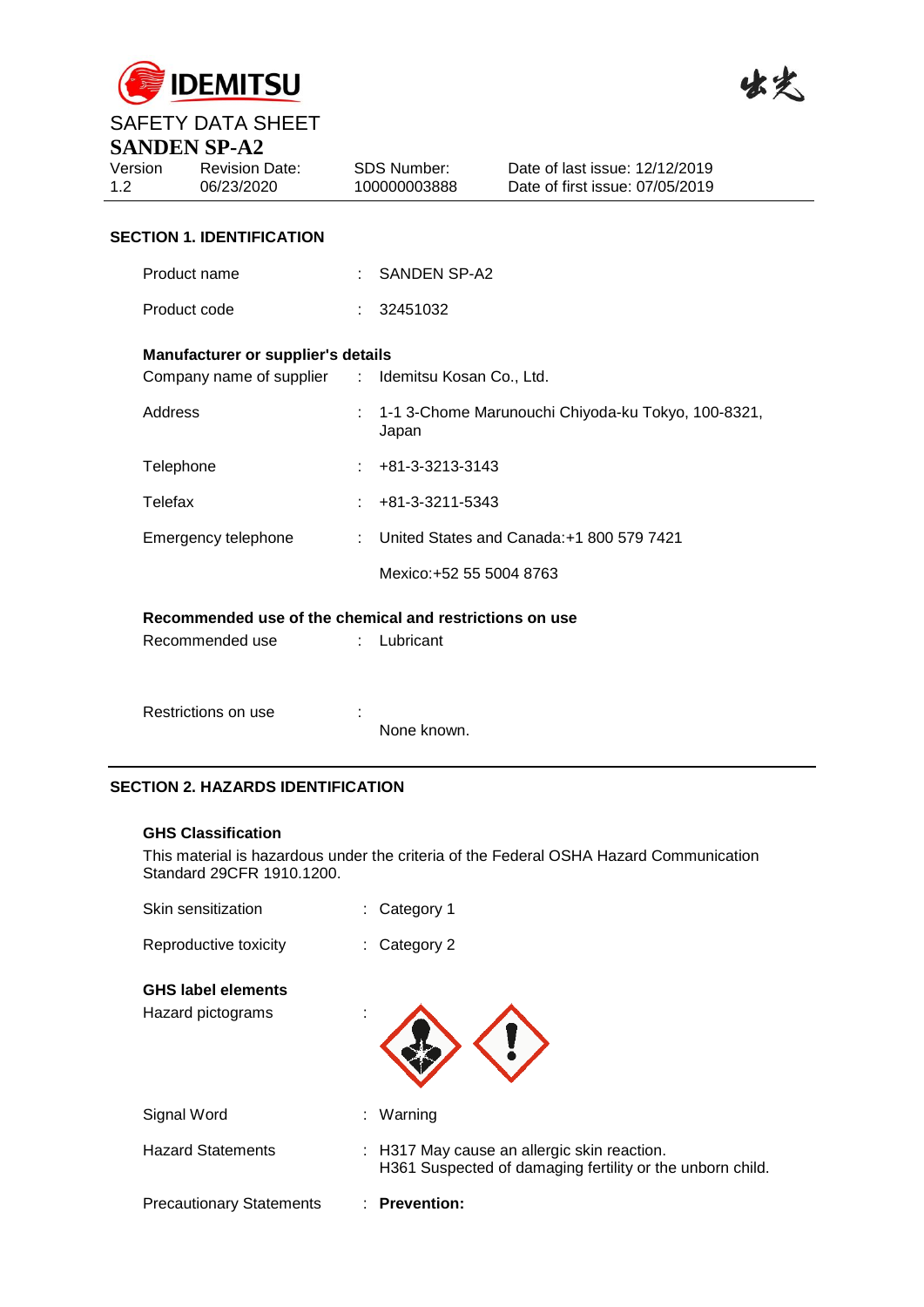P201 Obtain special instructions before use. P202 Do not handle until all safety precautions have been read

and understood.

P261 Avoid breathing dust/ fume/ gas/ mist/ vapors/ spray. P272 Contaminated work clothing must not be allowed out of the workplace.

P280 Wear protective gloves/ protective clothing/ eye protection/ face protection.

### **Response:**

P302 + P352 IF ON SKIN: Wash with plenty of soap and water. P308 + P313 IF exposed or concerned: Get medical advice/ attention.

P333 + P313 If skin irritation or rash occurs: Get medical advice/ attention.

P363 Wash contaminated clothing before reuse.

#### **Storage:**

P405 Store locked up.

#### **Disposal:**

P501 Dispose of contents/ container to an approved waste disposal plant.

#### **Other hazards**

None known.

### **SECTION 3. COMPOSITION/INFORMATION ON INGREDIENTS**

Substance / Mixture : Mixture

#### **Hazardous ingredients**

| Chemical name                    | CAS-No.    | Concentration (% w/w) |
|----------------------------------|------------|-----------------------|
| GLYCOLS, POLYPROPYLENE, DIMETHYL | 24991-61-5 | $>= 90 - 5 = 100$     |
| <b>ETHER</b>                     |            |                       |
| decyloxirane                     | 2855-19-8  | $>= 1 - 5$            |
| dodecyloxirane                   | 3234-28-4  | $>= 1 - 5$            |
| tris(methylphenyl) phosphate     | 1330-78-5  | $>= 0.1 - 1.1$        |

Actual concentration is withheld as a trade secret

## **No hazardous ingredients**

| Chemical name            | CAS-No. | Concentration (% w/w) |
|--------------------------|---------|-----------------------|
| Synthetic hydrocarbon    |         |                       |
| Lubricating oil additive |         |                       |

#### **SECTION 4. FIRST AID MEASURES**

General advice : Consult a physician.

Most important symptoms and effects, both acute and delayed : May cause an allergic skin reaction. Suspected of damaging fertility or the unborn child.

### **SECTION 5. FIRE-FIGHTING MEASURES**

Suitable extinguishing media : Use water spray, alcohol-resistant foam, dry chemical or carbon dioxide.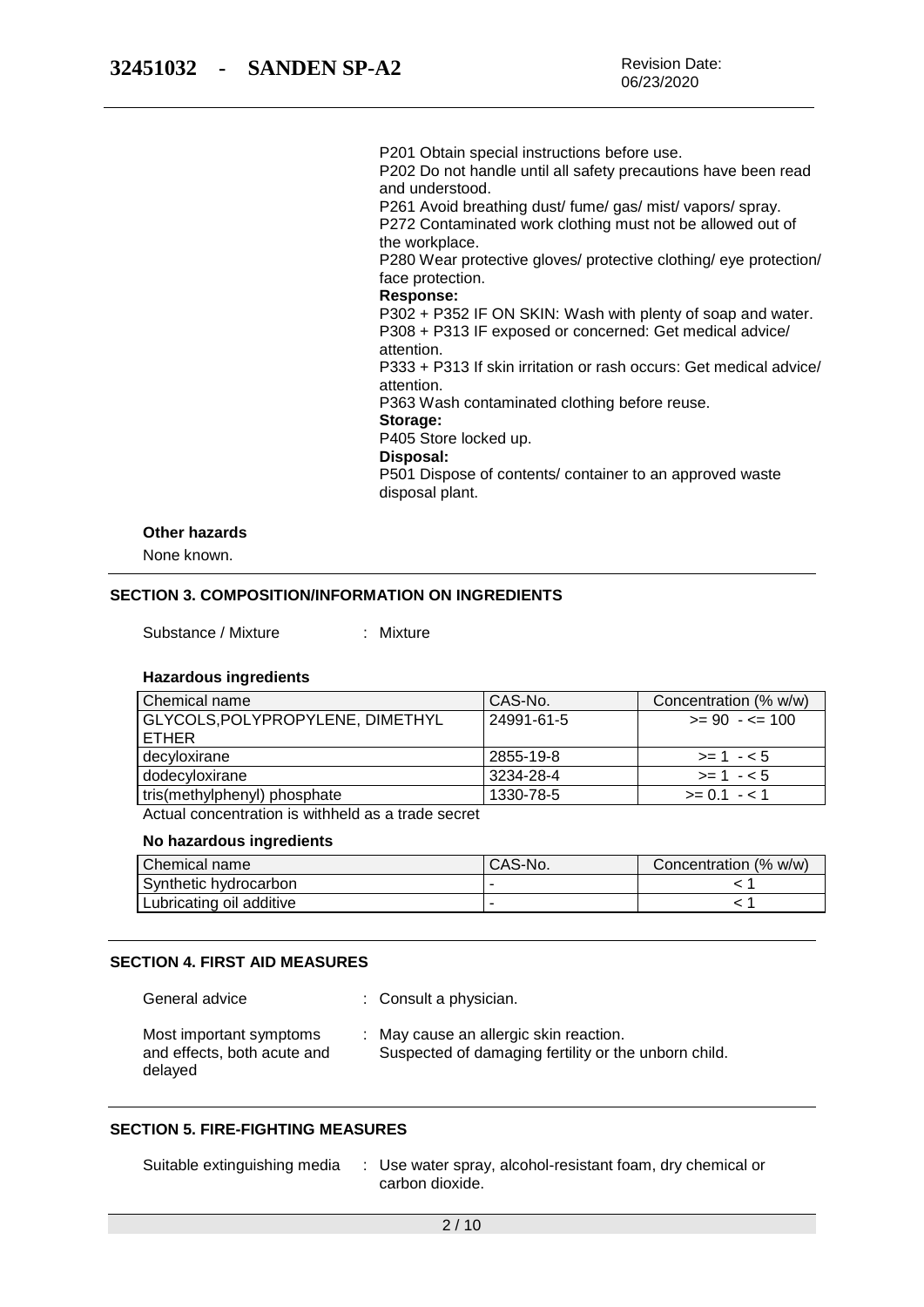| Specific hazards during fire<br>fighting          | : Do not use a solid water stream as it may scatter and spread<br>fire.<br>Cool closed containers exposed to fire with water spray. |
|---------------------------------------------------|-------------------------------------------------------------------------------------------------------------------------------------|
| Hazardous combustion<br>products                  | : No hazardous combustion products are known                                                                                        |
| Special protective equipment<br>for fire-fighters | : In the event of fire, wear self-contained breathing apparatus.                                                                    |

### **SECTION 6. ACCIDENTAL RELEASE MEASURES**

| Personal precautions,<br>protective equipment and<br>emergency procedures | : Use personal protective equipment.<br>Ensure adequate ventilation.<br>Evacuate personnel to safe areas.<br>Material can create slippery conditions.<br>No conditions to be specially mentioned. |
|---------------------------------------------------------------------------|---------------------------------------------------------------------------------------------------------------------------------------------------------------------------------------------------|
| Environmental precautions                                                 | : No special environmental precautions required.                                                                                                                                                  |
| Methods and materials for<br>containment and cleaning up                  | : Keep in suitable, closed containers for disposal.<br>Clean contaminated floors and objects thoroughly while<br>observing environmental regulations.                                             |

## **SECTION 7. HANDLING AND STORAGE**

| Advice on safe handling |  | : For personal protection see section 8.<br>Smoking, eating and drinking should be prohibited in the<br>application area. |
|-------------------------|--|---------------------------------------------------------------------------------------------------------------------------|
|-------------------------|--|---------------------------------------------------------------------------------------------------------------------------|

# **SECTION 8. EXPOSURE CONTROLS/PERSONAL PROTECTION**

### **Ingredients with workplace control parameters**

Contains no substances with occupational exposure limit values.

### **Personal protective equipment**

| Eye protection      | : Safety glasses<br>Ensure that eyewash stations and safety showers are close<br>to the workstation location.                                                       |
|---------------------|---------------------------------------------------------------------------------------------------------------------------------------------------------------------|
| Protective measures | : Wear suitable protective equipment.<br>When using do not eat, drink or smoke.                                                                                     |
| Hygiene measures    | : Wash hands before breaks and immediately after handling<br>the product.<br>Remove contaminated clothing and protective equipment<br>before entering eating areas. |

# **SECTION 9. PHYSICAL AND CHEMICAL PROPERTIES**

| Appearance     | : transparent |  |
|----------------|---------------|--|
| Physical state | $:$ liquid    |  |
|                | 3/10          |  |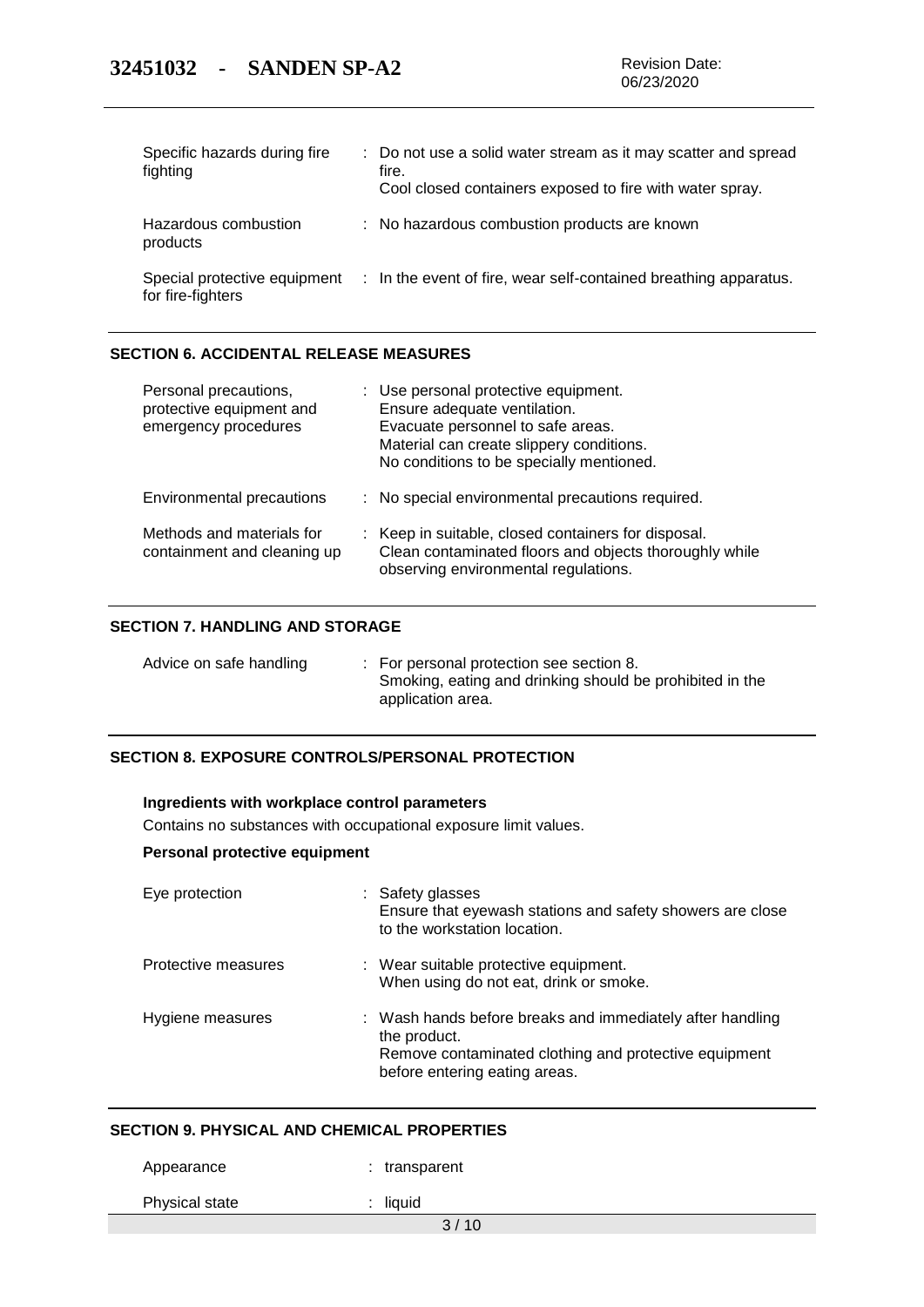| colorless                                 |
|-------------------------------------------|
| slight                                    |
| No data available                         |
| No data available                         |
| No data available                         |
| No data available                         |
| No data available                         |
| : $-47.5$ °C                              |
| No data available                         |
| 180 °C<br>t<br>Method: Cleveland open cup |
| : No data available                       |
| No data available                         |
| No data available                         |
| : No data available                       |
| No data available                         |
| No data available                         |
| No data available                         |
| 0.9882 g/cm3 (15 $^{\circ}$ C)            |
| : insoluble                               |
| ×,<br>No data available                   |
| No data available                         |
| No data available                         |
| 42.66 mm2/s (40 °C)                       |
| No data available                         |
|                                           |

# **SECTION 10. STABILITY AND REACTIVITY**

| Reactivity         | : No dangerous reaction known under conditions of normal use. |
|--------------------|---------------------------------------------------------------|
| Chemical stability | : Stable under normal conditions.                             |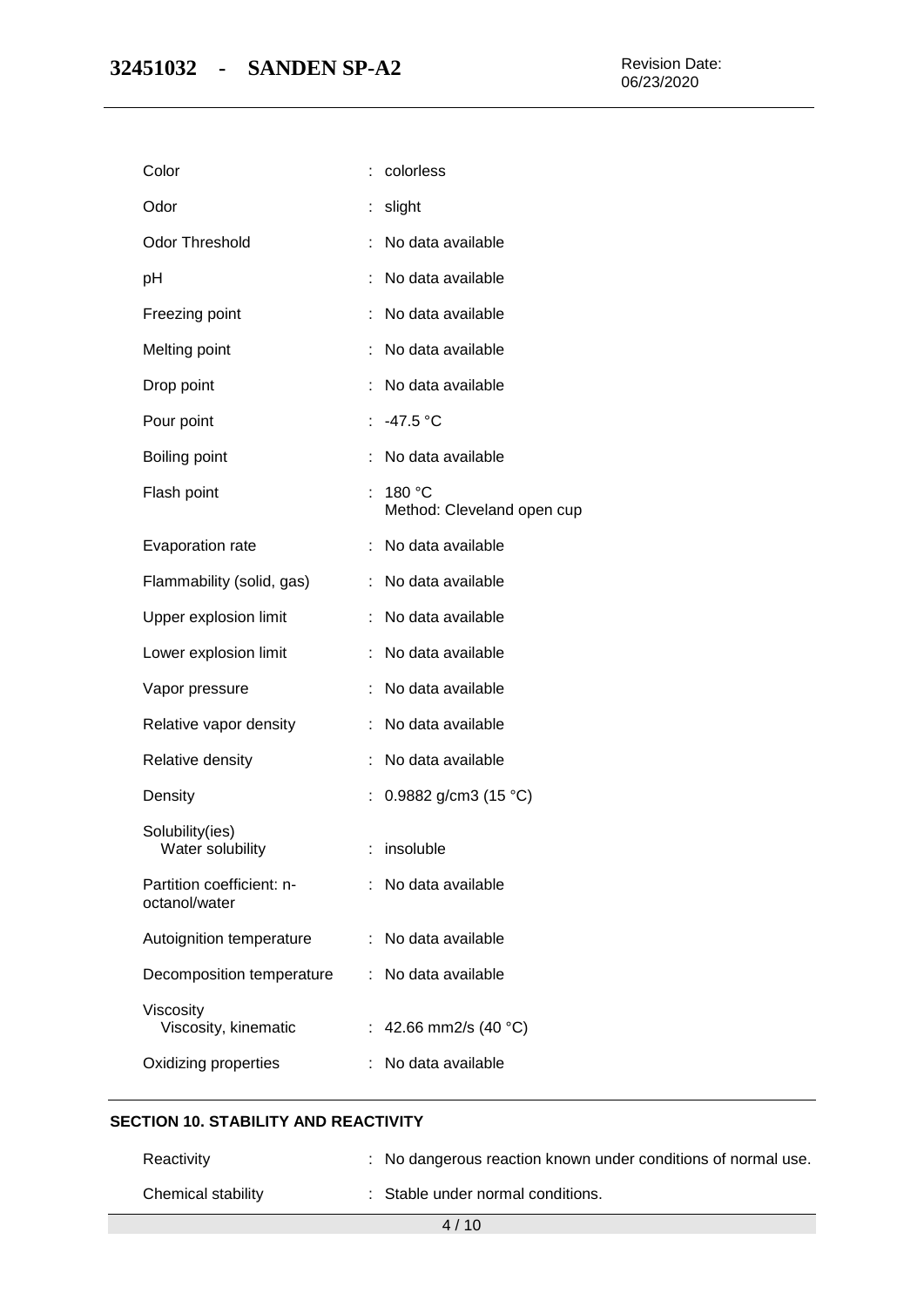| Possibility of hazardous<br>reactions | : No dangerous reaction known under conditions of normal use.<br>No hazards to be specially mentioned. |
|---------------------------------------|--------------------------------------------------------------------------------------------------------|
| Incompatible materials                | : Strong acids and strong bases                                                                        |
| Hazardous decomposition<br>products   | : No hazardous decomposition products are known.                                                       |

### **SECTION 11. TOXICOLOGICAL INFORMATION**

#### **Acute toxicity**

Not classified based on available information.

#### **Skin corrosion/irritation**

Not classified based on available information.

#### **Serious eye damage/eye irritation**

Not classified based on available information.

#### **Respiratory or skin sensitization**

Skin sensitization: May cause an allergic skin reaction. Respiratory sensitization: Not classified based on available information.

#### **Germ cell mutagenicity**

Not classified based on available information.

#### **Carcinogenicity**

Not classified based on available information.

| <b>IARC</b> | No ingredient of this product present at levels greater than or<br>equal to 0.1% is identified as probable, possible or confirmed<br>human carcinogen by IARC. |
|-------------|----------------------------------------------------------------------------------------------------------------------------------------------------------------|
| <b>OSHA</b> | No component of this product present at levels greater than or<br>equal to 0.1% is on OSHA's list of regulated carcinogens.                                    |
|             | Michael School Michael of the Concert Communication of the College of Communication of the Communication of th                                                 |

**NTP** No ingredient of this product present at levels greater than or equal to 0.1% is identified as a known or anticipated carcinogen by NTP.

### **Reproductive toxicity**

Suspected of damaging fertility or the unborn child.

#### **STOT-single exposure**

Not classified based on available information.

#### **STOT-repeated exposure**

Not classified based on available information.

### **Aspiration toxicity**

Not classified based on available information.

#### **SECTION 12. ECOLOGICAL INFORMATION**

#### **Ecotoxicity**

**Components: decyloxirane:**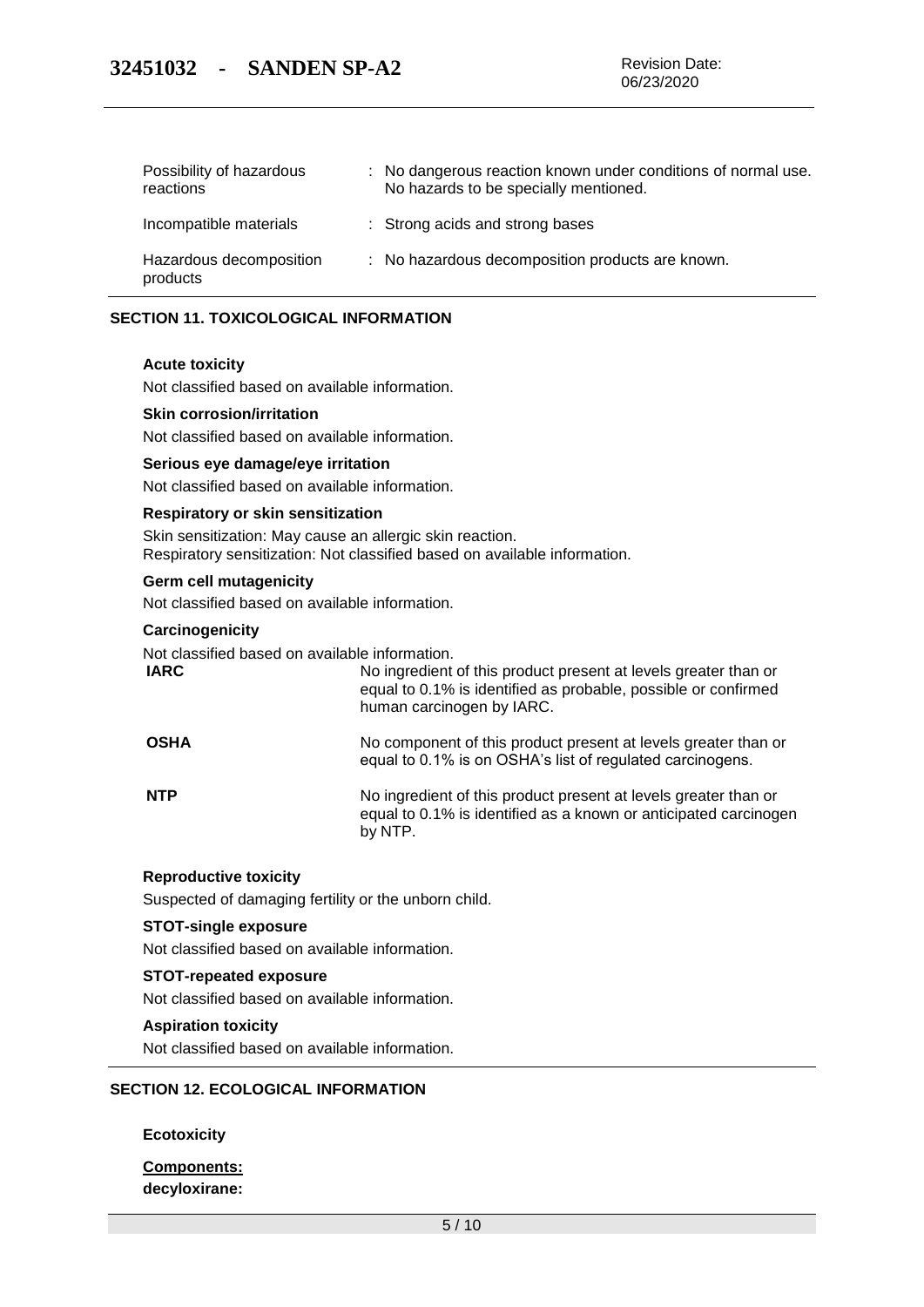| M-Factor (Acute aquatic<br>toxicity)                                              |   | : 10                                                                                                                                                                                                                                                                                                                                 |
|-----------------------------------------------------------------------------------|---|--------------------------------------------------------------------------------------------------------------------------------------------------------------------------------------------------------------------------------------------------------------------------------------------------------------------------------------|
| M-Factor (Chronic aquatic<br>toxicity)                                            |   | $\therefore$ 1                                                                                                                                                                                                                                                                                                                       |
| dodecyloxirane:<br>M-Factor (Acute aquatic<br>toxicity)                           |   | : 100                                                                                                                                                                                                                                                                                                                                |
| M-Factor (Chronic aquatic<br>toxicity)                                            |   | : 10                                                                                                                                                                                                                                                                                                                                 |
| tris(methylphenyl) phosphate:<br>M-Factor (Acute aquatic<br>$\sim$ 1<br>toxicity) |   |                                                                                                                                                                                                                                                                                                                                      |
| <b>Persistence and degradability</b>                                              |   |                                                                                                                                                                                                                                                                                                                                      |
| No data available                                                                 |   |                                                                                                                                                                                                                                                                                                                                      |
| <b>Bioaccumulative potential</b><br>No data available                             |   |                                                                                                                                                                                                                                                                                                                                      |
| <b>Mobility in soil</b>                                                           |   |                                                                                                                                                                                                                                                                                                                                      |
| No data available                                                                 |   |                                                                                                                                                                                                                                                                                                                                      |
| Other adverse effects                                                             |   |                                                                                                                                                                                                                                                                                                                                      |
| <b>Product:</b>                                                                   |   |                                                                                                                                                                                                                                                                                                                                      |
| <b>Ozone-Depletion Potential</b>                                                  | ÷ | Regulation: 40 CFR Protection of Environment; Part 82<br>Protection of Stratospheric Ozone - CAA Section 602 Class I<br><b>Substances</b><br>Remarks: This product neither contains, nor was<br>manufactured with a Class I or Class II ODS as defined by the<br>U.S. Clean Air Act Section 602 (40 CFR 82, Subpt. A, App.A +<br>B). |

# **SECTION 13. DISPOSAL CONSIDERATIONS**

| <b>Disposal methods</b><br>Waste from residues | : Dispose of wastes in an approved waste disposal facility.                                                                                                    |
|------------------------------------------------|----------------------------------------------------------------------------------------------------------------------------------------------------------------|
| Contaminated packaging                         | : Empty containers should be taken to an approved waste<br>handling site for recycling or disposal.<br>Do not burn, or use a cutting torch on, the empty drum. |

# **SECTION 14. TRANSPORT INFORMATION**

| ---------            |                                                                                            |
|----------------------|--------------------------------------------------------------------------------------------|
| UN number            | $\therefore$ UN 3082                                                                       |
| Proper shipping name | : ENVIRONMENTALLY HAZARDOUS SUBSTANCE, LIQUID,<br>N.O.S.<br>(decyloxirane, dodecyloxirane) |
|                      |                                                                                            |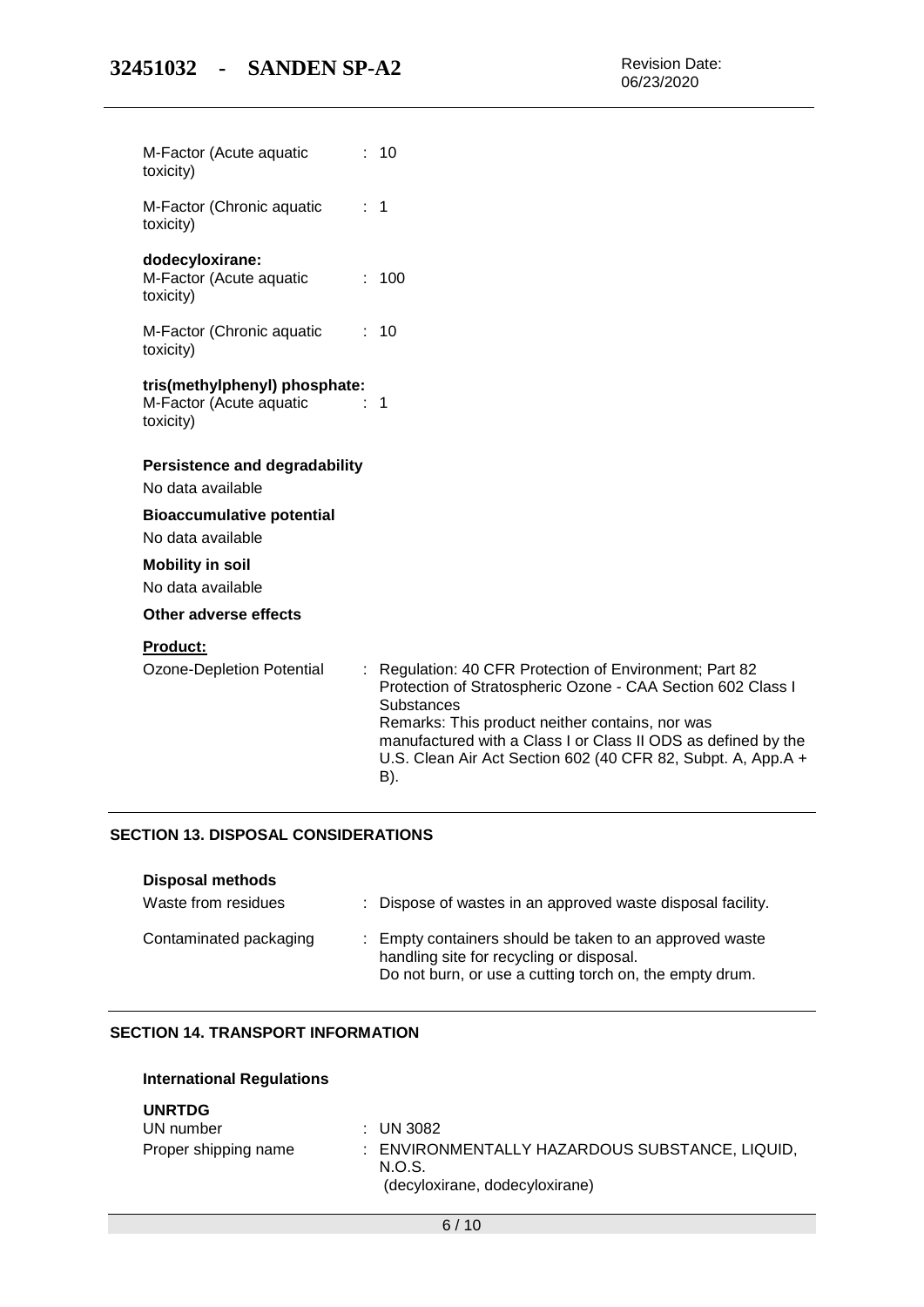| Class<br>Packing group                      | : 9<br>- 111                                                                             |
|---------------------------------------------|------------------------------------------------------------------------------------------|
| Labels                                      | 9                                                                                        |
| <b>IATA-DGR</b>                             |                                                                                          |
| UN/ID No.                                   | <b>UN 3082</b>                                                                           |
| Proper shipping name                        | ENVIRONMENTALLY HAZARDOUS SUBSTANCE, LIQUID,<br>N.O.S.<br>(decyloxirane, dodecyloxirane) |
| Class                                       | 9                                                                                        |
| Packing group                               | $\pm$ 111                                                                                |
| Labels                                      | Miscellaneous                                                                            |
| Packing instruction (cargo<br>aircraft)     | : 964                                                                                    |
| Packing instruction<br>(passenger aircraft) | : 964                                                                                    |
| <b>IMDG-Code</b>                            |                                                                                          |
| UN number                                   | $:$ UN 3082                                                                              |
| Proper shipping name                        | : ENVIRONMENTALLY HAZARDOUS SUBSTANCE, LIQUID,                                           |
|                                             | N.O.S.<br>(decyloxirane, dodecyloxirane)                                                 |
| Class                                       | 9                                                                                        |
| Packing group                               | $\blacksquare$                                                                           |
| Labels                                      | 9                                                                                        |
| EmS Code<br>Marine pollutant                | $F-A, S-F$                                                                               |
|                                             | ves                                                                                      |
|                                             | Transport in bulk according to Annex II of MARPOL 73/78 and the IBC Code                 |
| Not applicable for product as supplied.     |                                                                                          |
| <b>Domestic regulation</b>                  |                                                                                          |
| <b>49 CFR</b>                               |                                                                                          |
| UN/ID/NA number                             | $:$ UN 3082                                                                              |
| Proper shipping name                        | : ENVIRONMENTALLY HAZARDOUS SUBSTANCE, LIQUID,<br>N.O.S.                                 |

|                  | (decyloxirane, dodecyloxirane)                                                                                                                                                              |
|------------------|---------------------------------------------------------------------------------------------------------------------------------------------------------------------------------------------|
| Class            | : 9                                                                                                                                                                                         |
| Packing group    | : III                                                                                                                                                                                       |
| Labels           | $\therefore$ CLASS 9                                                                                                                                                                        |
| <b>ERG Code</b>  | : 171                                                                                                                                                                                       |
| Marine pollutant | : yes(decyloxirane, dodecyloxirane)                                                                                                                                                         |
| Remarks          | : Shipment by ground under DOT is non-regulated; however it<br>may be shipped per the applicable hazard classification to<br>facilitate multi-modal transport involving ICAO (IATA) or IMO. |

# **SECTION 15. REGULATORY INFORMATION**

## **EPCRA - Emergency Planning and Community Right-to-Know**

# **CERCLA Reportable Quantity**

This material does not contain any components with a CERCLA RQ.

### **SARA 304 Extremely Hazardous Substances Reportable Quantity**

This material does not contain any components with a section 304 EHS RQ.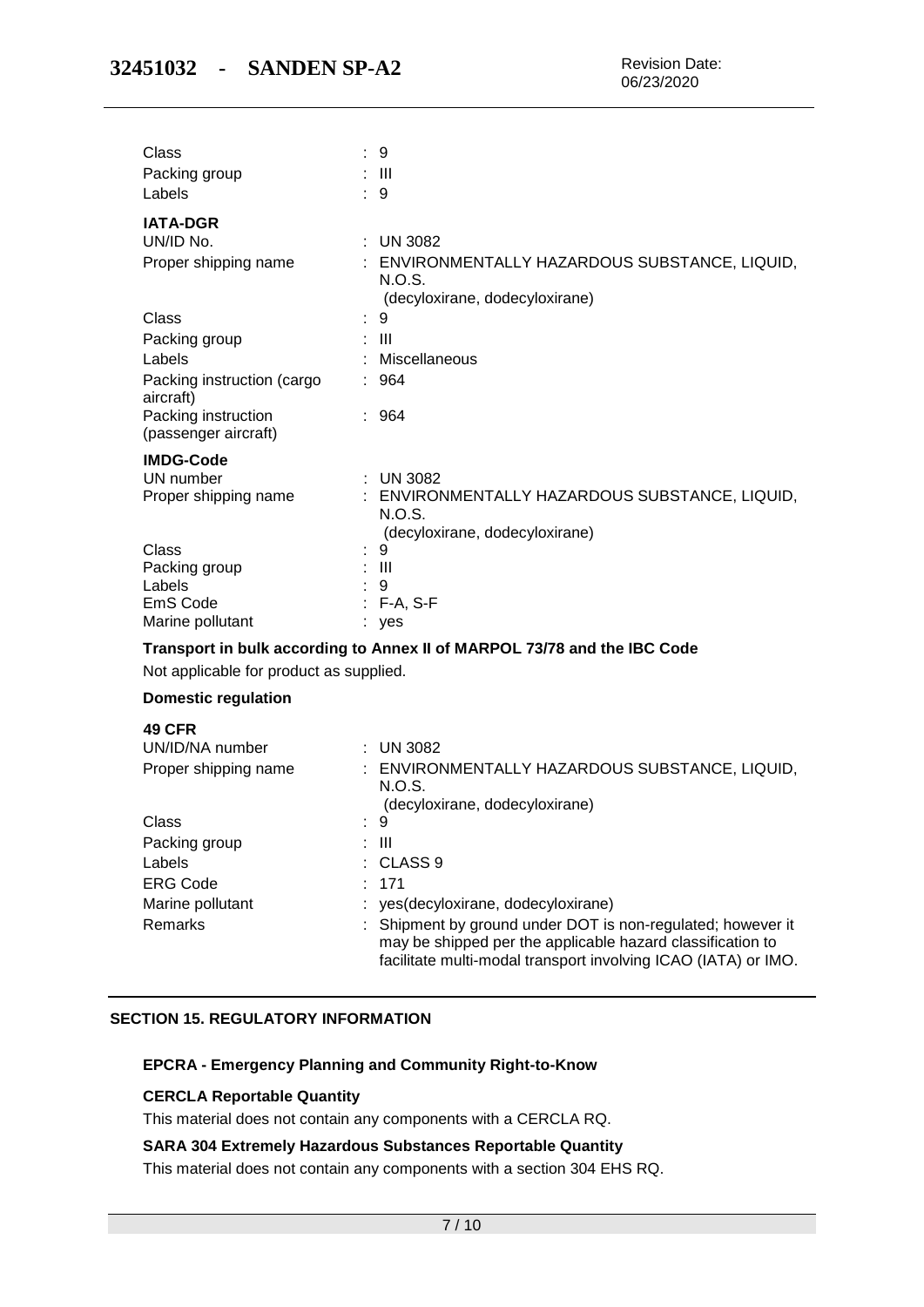## **SARA 302 Extremely Hazardous Substances Threshold Planning Quantity**

This material does not contain any components with a section 302 EHS TPQ.

| SARA 311/312 Hazards | Respiratory or skin sensitization<br>Reproductive toxicity                                                                                                                              |
|----------------------|-----------------------------------------------------------------------------------------------------------------------------------------------------------------------------------------|
| <b>SARA 313</b>      | This material does not contain any chemical components with<br>known CAS numbers that exceed the threshold (De Minimis)<br>reporting levels established by SARA Title III, Section 313. |

### **Clean Air Act**

This product neither contains, nor was manufactured with a Class I or Class II ODS as defined by the U.S. Clean Air Act Section 602 (40 CFR 82, Subpt. A, App.A + B).

This product does not contain any hazardous air pollutants (HAP), as defined by the U.S. Clean Air Act Section 112 (40 CFR 61).

This product does not contain any chemicals listed under the U.S. Clean Air Act Section 112(r) for Accidental Release Prevention (40 CFR 68.130, Subpart F).

This product does not contain any chemicals listed under the U.S. Clean Air Act Section 111 SOCMI Intermediate or Final VOC's (40 CFR 60.489).

### **Clean Water Act**

This product does not contain any Hazardous Substances listed under the U.S. CleanWater Act, Section 311, Table 116.4A.

This product does not contain any Hazardous Chemicals listed under the U.S. CleanWater Act, Section 311, Table 117.3.

This product does not contain any toxic pollutants listed under the U.S. Clean Water Act Section 307

This product does not contain any priority pollutants related to the U.S. Clean Water Act

### **US State Regulations**

#### **Massachusetts Right To Know**

No components are subject to the Massachusetts Right to Know Act.

#### **Pennsylvania Right To Know**

KECI : Listed

|                                                                            | GLYCOLS, POLYPROPYLENE, DIMETHYL ETHER        | 24991-61-5 |  |
|----------------------------------------------------------------------------|-----------------------------------------------|------------|--|
| <b>Maine Chemicals of High Concern</b>                                     |                                               |            |  |
|                                                                            | Product does not contain any listed chemicals |            |  |
| <b>Vermont Chemicals of High Concern</b>                                   |                                               |            |  |
|                                                                            | Product does not contain any listed chemicals |            |  |
| <b>Washington Chemicals of High Concern</b>                                |                                               |            |  |
| tris(methylphenyl) phosphate                                               |                                               | 1330-78-5  |  |
| The ingredients of this product are reported in the following inventories: |                                               |            |  |
| <b>ENCS</b>                                                                | : Listed                                      |            |  |
| <b>TSCA</b>                                                                | : Listed                                      |            |  |
| <b>EINECS</b>                                                              | : Listed                                      |            |  |
| <b>REACH</b>                                                               | : For further information, please contact     |            |  |
| <b>DSL</b>                                                                 | : Listed                                      |            |  |
| <b>AICS</b>                                                                | : Listed                                      |            |  |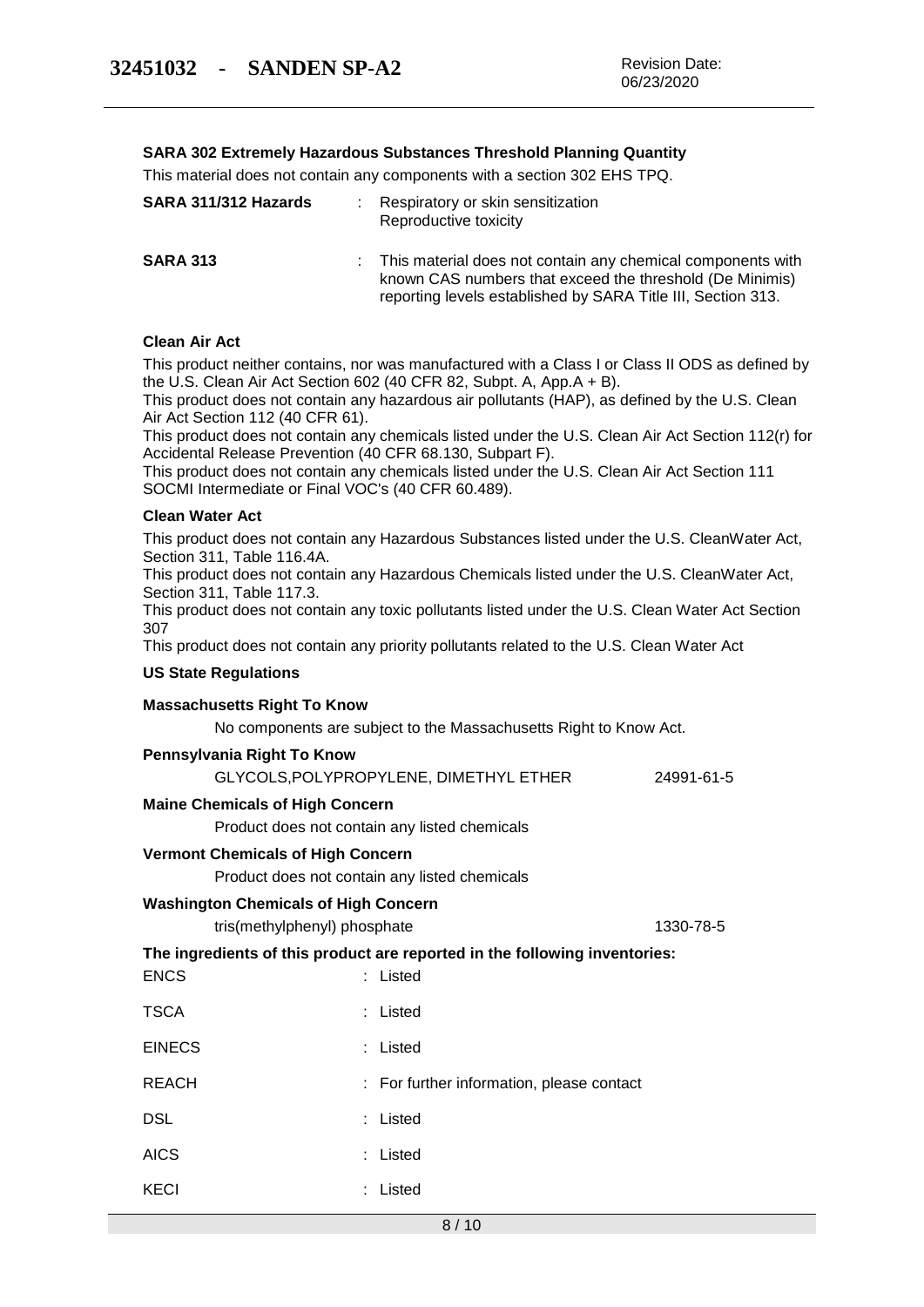| <b>PICCS</b> | : Listed |
|--------------|----------|
| <b>IECSC</b> | : Listed |
| <b>TCSI</b>  | : Listed |
| <b>NZIOC</b> | : Listed |

# **TSCA list**

No substances are subject to a Significant New Use Rule.

No substances are subject to TSCA 12(b) export notification requirements.

### **SECTION 16. OTHER INFORMATION**

### **Full text of other abbreviations**

AICS - Australian Inventory of Chemical Substances; ASTM - American Society for the Testing of Materials; bw - Body weight; CERCLA - Comprehensive Environmental Response, Compensation, and Liability Act; CMR - Carcinogen, Mutagen or Reproductive Toxicant; DIN - Standard of the German Institute for Standardisation; DOT - Department of Transportation; DSL - Domestic Substances List (Canada); ECx - Concentration associated with x% response; EHS - Extremely Hazardous Substance; ELx - Loading rate associated with x% response; EmS - Emergency Schedule; ENCS - Existing and New Chemical Substances (Japan); ErCx - Concentration associated with x% growth rate response; ERG - Emergency Response Guide; GHS - Globally Harmonized System; GLP - Good Laboratory Practice; HMIS - Hazardous Materials Identification System; IARC - International Agency for Research on Cancer; IATA - International Air Transport Association; IBC - International Code for the Construction and Equipment of Ships carrying Dangerous Chemicals in Bulk; IC50 - Half maximal inhibitory concentration; ICAO - International Civil Aviation Organization; IECSC - Inventory of Existing Chemical Substances in China; IMDG - International Maritime Dangerous Goods; IMO - International Maritime Organization; ISHL - Industrial Safety and Health Law (Japan); ISO - International Organisation for Standardization; KECI - Korea Existing Chemicals Inventory; LC50 - Lethal Concentration to 50 % of a test population; LD50 - Lethal Dose to 50% of a test population (Median Lethal Dose); MARPOL - International Convention for the Prevention of Pollution from Ships; MSHA - Mine Safety and Health Administration; n.o.s. - Not Otherwise Specified; NFPA - National Fire Protection Association; NO(A)EC - No Observed (Adverse) Effect Concentration; NO(A)EL - No Observed (Adverse) Effect Level; NOELR - No Observable Effect Loading Rate; NTP - National Toxicology Program; NZIoC - New Zealand Inventory of Chemicals; OECD - Organization for Economic Cooperation and Development; OPPTS - Office of Chemical Safety and Pollution Prevention; PBT - Persistent, Bioaccumulative and Toxic substance; PICCS - Philippines Inventory of Chemicals and Chemical Substances; (Q)SAR - (Quantitative) Structure Activity Relationship; RCRA - Resource Conservation and Recovery Act; REACH - Regulation (EC) No 1907/2006 of the European Parliament and of the Council concerning the Registration, Evaluation, Authorisation and Restriction of Chemicals; RQ - Reportable Quantity; SADT - Self-Accelerating Decomposition Temperature; SARA - Superfund Amendments and Reauthorization Act; SDS - Safety Data Sheet; TCSI - Taiwan Chemical Substance Inventory; TSCA - Toxic Substances Control Act (United States); UN - United Nations; UNRTDG - United Nations Recommendations on the Transport of Dangerous Goods; vPvB - Very Persistent and Very Bioaccumulative